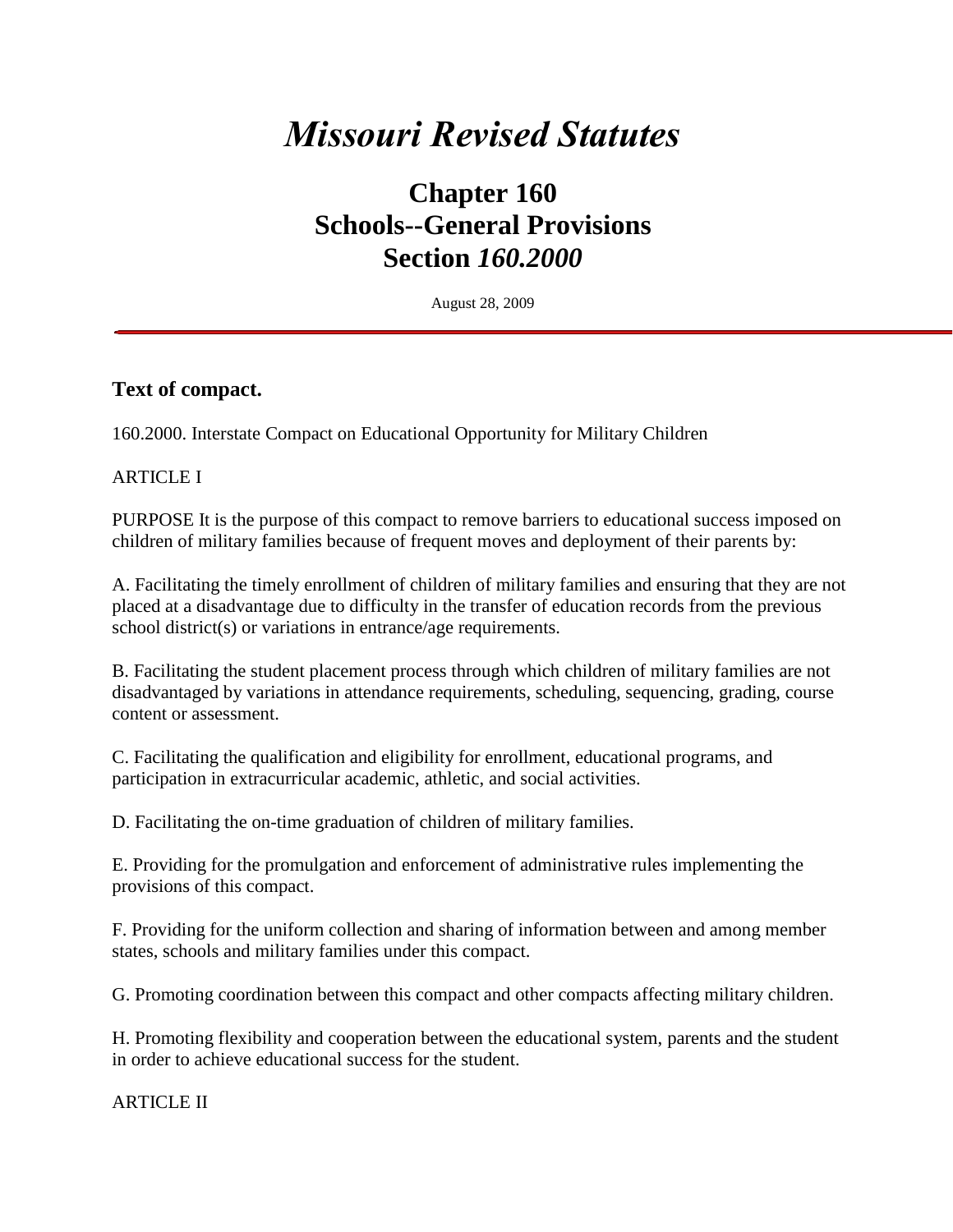DEFINITIONS As used in this compact, unless the context clearly requires a different construction:

A. "Active duty" means: full-time duty status in the active uniformed service of the United States, including members of the National Guard and Reserve on active duty orders pursuant to 10 U.S.C. Section 1209 and 1211.

B. "Children of military families" means: a school-aged child(ren), enrolled in Kindergarten through Twelfth (12th) grade, in the household of an active duty member.

C. "Compact commissioner" means: the voting representative of each compacting state appointed pursuant to Article VIII of this compact.

D. "Deployment" means: the period one (1) month prior to the service members' departure from their home station on military orders though six (6) months after return to their home station.

E. "Education(al) records" means: those official records, files, and data directly related to a student and maintained by the school or local education agency, including but not limited to records encompassing all the material kept in the student's cumulative folder such as general identifying data, records of attendance and of academic work completed, records of achievement and results of evaluative tests, health data, disciplinary status, test protocols, and individualized education programs.

F. "Extracurricular activities" means: a voluntary activity sponsored by the school or local education agency or an organization sanctioned by the local education agency. Extracurricular activities include, but are not limited to, preparation for and involvement in public performances, contests, athletic competitions, demonstrations, displays, and club activities.

G. "Interstate Commission on Educational Opportunity for Military Children" means: the commission that is created under Article IX of this compact, which is generally referred to as Interstate Commission.

H. "Local education agency" means: a public authority legally constituted by the state as an administrative agency to provide control of and direction for Kindergarten through Twelfth (12th) grade public educational institutions.

I. "Member state" means: a state that has enacted this compact.

J. "Military installation" means: means a base, camp, post, station, yard, center, homeport facility for any ship, or other activity under the jurisdiction of the Department of Defense, including any leased facility, which is located within any of the several States, the District of Columbia, the Commonwealth of Puerto Rico, the U.S. Virgin Islands, Guam, American Samoa, the Northern Marianas Islands and any other U.S. Territory. Such term does not include any facility used primarily for civil works, rivers and harbors projects, or flood control projects.

K. "Nonmember state" means: a state that has not enacted this compact.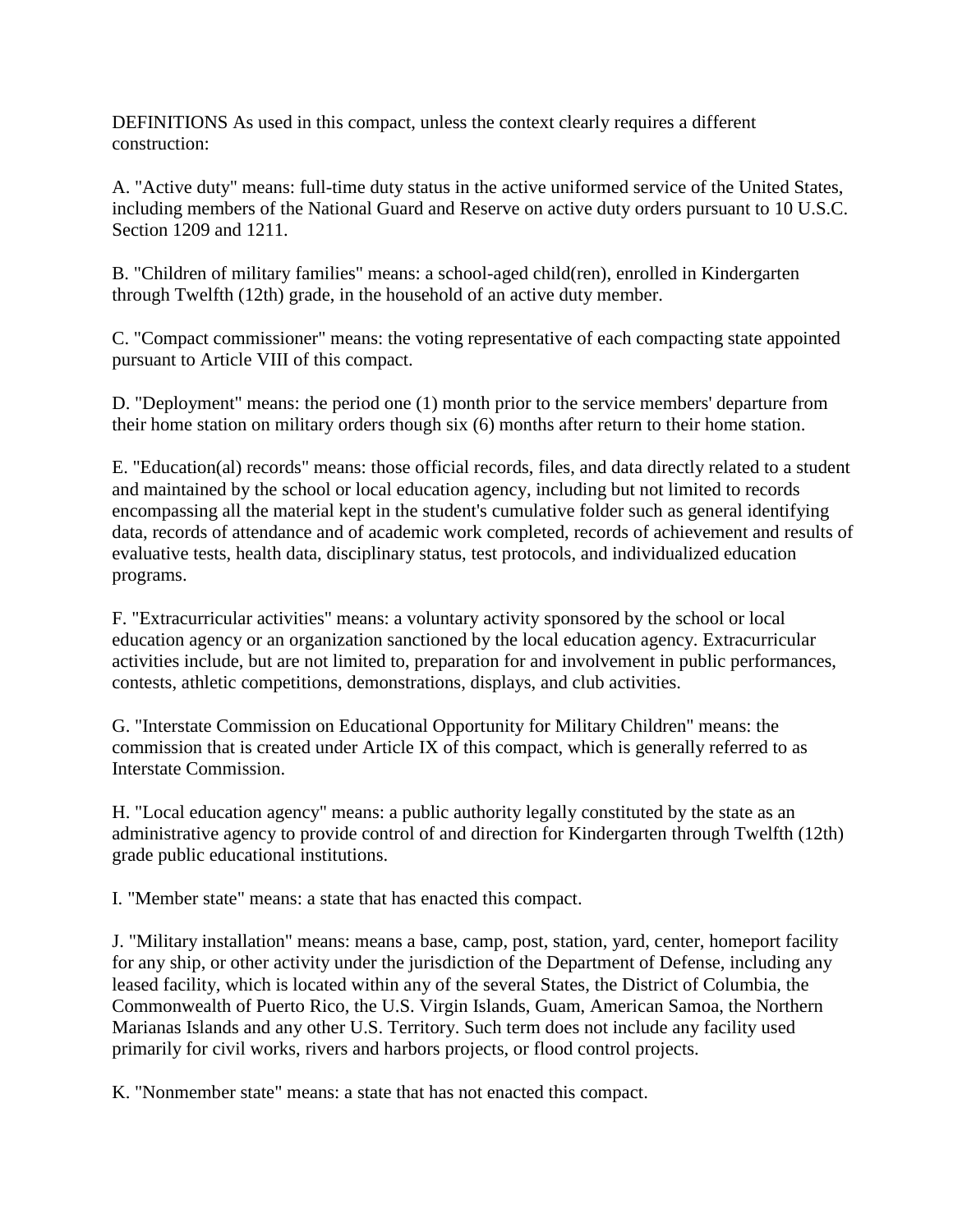L. "Receiving state" means: the state to which a child of a military family is sent, brought, or caused to be sent or brought.

M. "Rule" means: a written statement by the Interstate Commission promulgated pursuant to Article XII of this compact that is of general applicability, implements, interprets or prescribes a policy or provision of the Compact, or an organizational, procedural, or practice requirement of the Interstate Commission, and has the force and effect of statutory law in a member state, and includes the amendment, repeal, or suspension of an existing rule.

N. "Sending state" means: the state from which a child of a military family is sent, brought, or caused to be sent or brought.

O. "State" means: a state of the United States, the District of Columbia, the Commonwealth of Puerto Rico, the U.S. Virgin Islands, Guam, American Samoa, the Northern Marianas Islands and any other U.S. Territory.

P. "Student" means: the child of a military family for whom the local education agency receives public funding and who is formally enrolled in Kindergarten through Twelfth (12th) grade.

Q. "Transition" means: 1) the formal and physical process of transferring from school to school or 2) the period of time in which a student moves from one school in the sending state to another school in the receiving state.

R. "Uniformed service(s)" means: the Army, Navy, Air Force, Marine Corps, Coast Guard as well as the Commissioned Corps of the National Oceanic and Atmospheric Administration, and Public Health Services.

S. "Veteran" means: a person who served in the uniformed services and who was discharged or released there from under conditions other than dishonorable.

ARTICLE III

# APPLICABILITY

A. Except as otherwise provided in Section B, this compact shall apply to the children of:

1. active duty members of the uniformed services as defined in this compact, including members of the National Guard and Reserve on active duty orders pursuant to 10 U.S.C. Section 1209 and 1211;

2. members or veterans of the uniformed services who are severely injured and medically discharged or retired for a period of one (1) year after medical discharge or retirement; and

3. members of the uniformed services who die on active duty or as a result of injuries sustained on active duty for a period of one (1) year after death.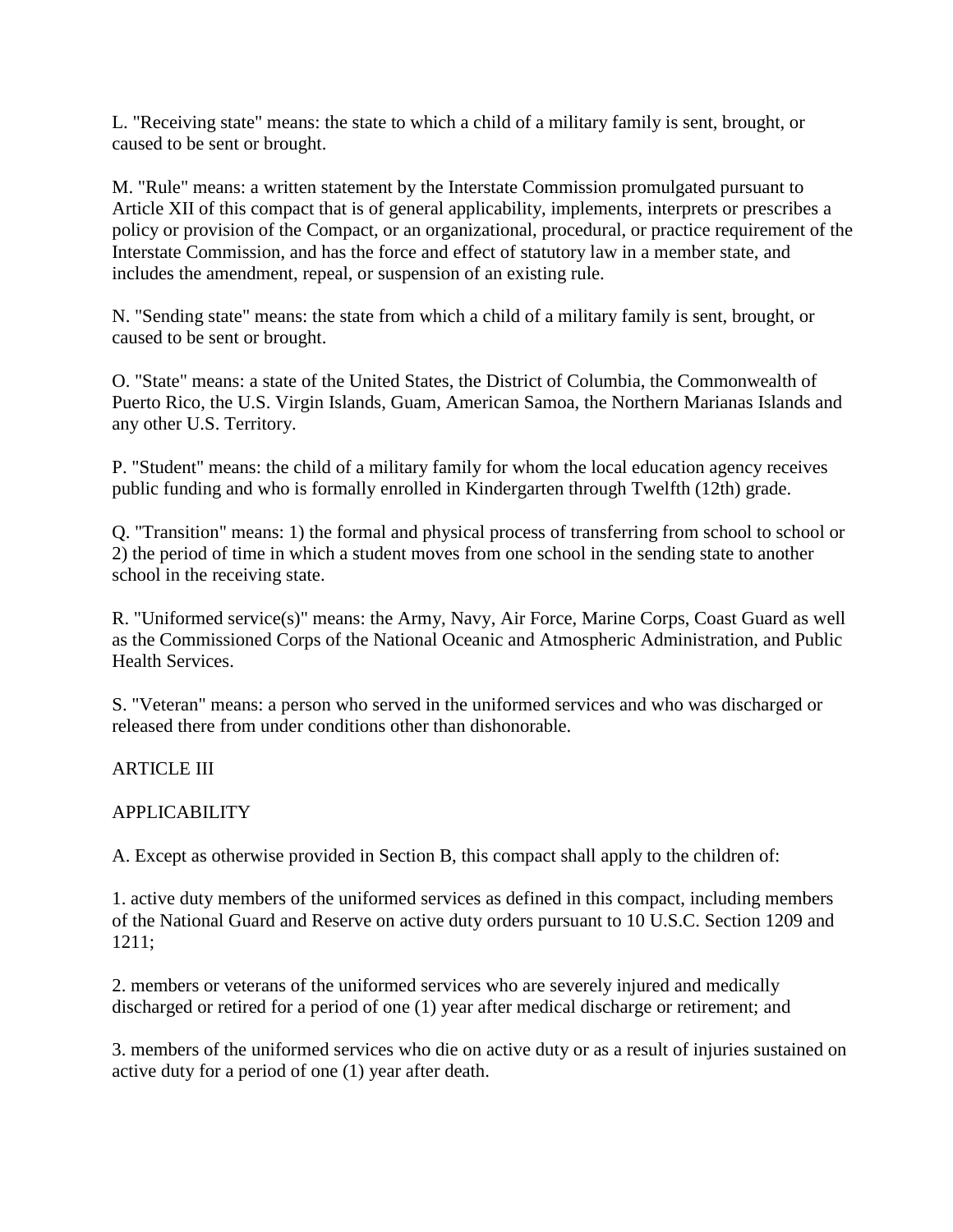B. The provisions of this interstate compact shall only apply to local education agencies as defined in this compact.

C. The provisions of this compact shall not apply to the children of:

1. inactive members of the national guard and military reserves;

2. members of the uniformed services now retired, except as provided in Section A;

3. veterans of the uniformed services, except as provided in Section A; and

4. other U.S. Dept. of Defense personnel and other federal agency civilian and contract employees not defined as active duty members of the uniformed services.

# ARTICLE IV

# EDUCATIONAL RECORDS & ENROLLMENT

A. Unofficial or "hand-carried" education records - In the event that official education records cannot be released to the parents for the purpose of transfer, the custodian of the records in the sending state shall prepare and furnish to the parent a complete set of unofficial educational records containing uniform information as determined by the Interstate Commission. Upon receipt of the unofficial education records by a school in the receiving state, the school shall enroll and appropriately place the student based on the information provided in the unofficial records pending validation by the official records, as quickly as possible.

B. Official education records/transcripts - Simultaneous with the enrollment and conditional placement of the student, the school in the receiving state shall request the student's official education record from the school in the sending state. Upon receipt of this request, the school in the sending state will process and furnish the official education records to the school in the receiving state within ten (10) days or within such time as is reasonably determined under the rules promulgated by the Interstate Commission.

C. Immunizations - Compacting states shall give thirty (30) days from the date of enrollment or within such time as is reasonably determined under the rules promulgated by the Interstate Commission, for students to obtain any immunization(s) required by the receiving state. For a series of immunizations, initial vaccinations must be obtained within thirty (30) days or within such time as is reasonably determined under the rules promulgated by the Interstate Commission.

D. Kindergarten and First grade entrance age - Students shall be allowed to continue their enrollment at grade level in the receiving state commensurate with their grade level (including Kindergarten) from a local education agency in the sending state at the time of transition, regardless of age. A student that has satisfactorily completed the prerequisite grade level in the local education agency in the sending state shall be eligible for enrollment in the next highest grade level in the receiving state, regardless of age. A student transferring after the start of the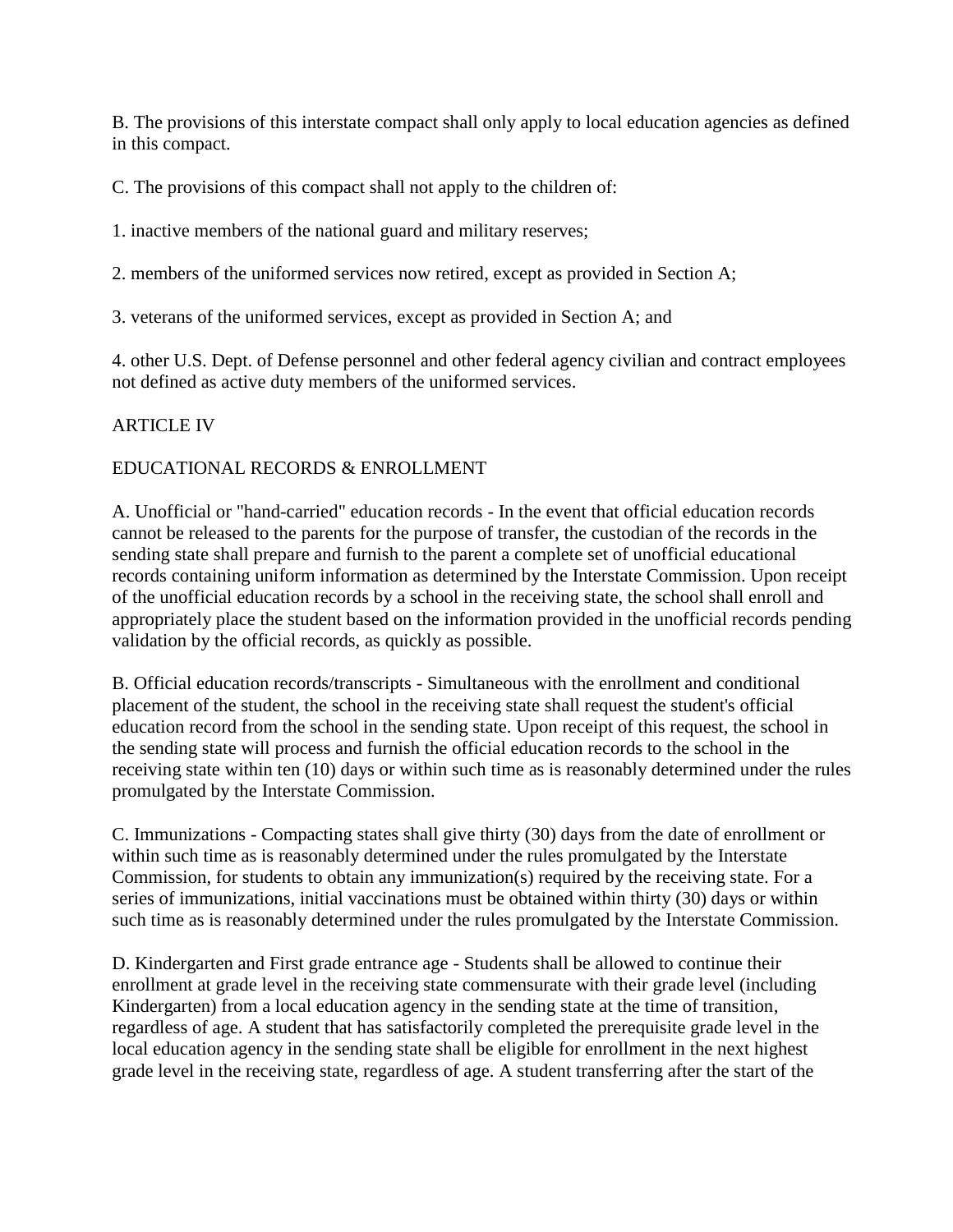school year in the receiving state shall enter the school in the receiving state on their validated level from an accredited school in the sending state.

# ARTICLE V

# PLACEMENT & ATTENDANCE

A. Course placement - When the student transfers before or during the school year, the receiving state school shall initially honor placement of the student in educational courses based on the student's enrollment in the sending state school and/or educational assessments conducted at the school in the sending state if the courses are offered. Course placement includes but is not limited to Honors, International Baccalaureate, Advanced Placement, vocational, technical and career pathways courses. Continuing the student's academic program from the previous school and promoting placement in academically and career challenging courses should be paramount when considering placement. This does not preclude the school in the receiving state from performing subsequent evaluations to ensure appropriate placement and continued enrollment of the student in the course(s).

B. Educational program placement - The receiving state school shall initially honor placement of the student in educational programs based on current educational assessments conducted at the school in the sending state or participation/placement in like programs in the sending state. Such programs include, but are not limited to: 1) gifted and talented programs; and 2) English as a second language (ESL). This does not preclude the school in the receiving state from performing subsequent evaluations to ensure appropriate placement of the student.

C. Special education services - 1) In compliance with the federal requirements of the Individuals with Disabilities Education Act (IDEA), 20 U.S.C.A. Section 1400 et seq, the receiving state shall initially provide comparable services to a student with disabilities based on his/her current Individualized Education Program (IEP); and 2) In compliance with the requirements of Section 504 of the Rehabilitation Act, 29 U.S.C.A. Section 794, and with Title II of the Americans with Disabilities Act, 42 U.S.C.A. Sections 12131-12165, the receiving state shall make reasonable accommodations and modifications to address the needs of incoming students with disabilities, subject to an existing 504 or Title II Plan, to provide the student with equal access to education. This does not preclude the school in the receiving state from performing subsequent evaluations to ensure appropriate placement of the student.

D. Placement flexibility - Local education agency administrative officials shall have flexibility in waiving course/program prerequisites, or other preconditions for placement in courses/programs offered under the jurisdiction of the local education agency.

E. Absence as related to deployment activities - A student whose parent or legal guardian is an active duty member of the uniformed services, as defined by the compact, and has been called to duty for, is on leave from, or immediately returned from deployment to a combat zone or combat support posting, shall be granted additional excused absences at the discretion of the local education agency superintendent to visit with his or her parent or legal guardian relative to such leave or deployment of the parent or guardian.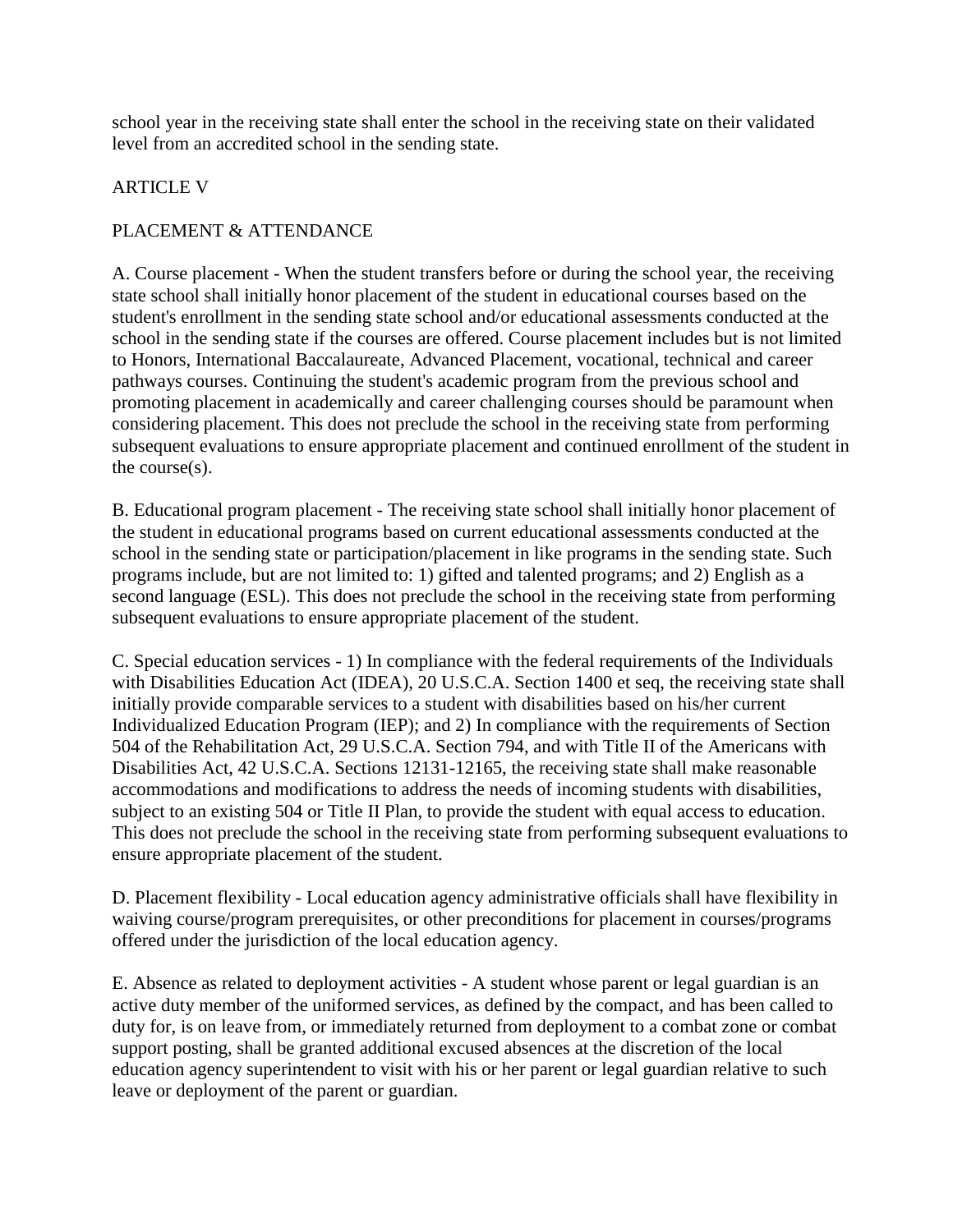# ARTICLE VI

# **ELIGIBILITY**

# A. Eligibility for enrollment

1. Special power of attorney, relative to the guardianship of a child of a military family and executed under applicable law shall be sufficient for the purposes of enrollment and all other actions requiring parental participation and consent.

2. A local education agency shall be prohibited from charging local tuition to a transitioning military child placed in the care of a noncustodial parent or other person standing in loco parentis who lives in a jurisdiction other than that of the custodial parent.

3. A transitioning military child, placed in the care of a non-custodial parent or other person standing in loco parentis who lives in a jurisdiction other than that of the custodial parent, may continue to attend the school in which he/she was enrolled while residing with the custodial parent.

B. Eligibility for extracurricular participation - State and local education agencies shall facilitate the opportunity for transitioning military children's inclusion in extracurricular activities, regardless of application deadlines, to the extent they are otherwise qualified.

#### ARTICLE VII

GRADUATION In order to facilitate the on-time graduation of children of military families states and local education agencies shall incorporate the following procedures:

A. Waiver requirements - Local education agency administrative officials shall waive specific courses required for graduation if similar course work has been satisfactorily completed in another local education agency or shall provide reasonable justification for denial. Should a waiver not be granted to a student who would qualify to graduate from the sending school, the local education agency shall provide an alternative means of acquiring required coursework so that graduation may occur on time.

B. Exit exams - States shall accept: 1) exit or end-of-course exams required for graduation from the sending state; or 2) national norm-referenced achievement tests or 3) alternative testing, in lieu of testing requirements for graduation in the receiving state. In the event the above alternatives cannot be accommodated by the receiving state for a student transferring in his or her Senior year, then the provisions of Article VII, Section C shall apply.

C. Transfers during Senior year - Should a military student transferring at the beginning or during his or her Senior year be ineligible to graduate from the receiving local education agency after all alternatives have been considered, the sending and receiving local education agencies shall ensure the receipt of a diploma from the sending local education agency, if the student meets the graduation requirements of the sending local education agency. In the event that one of the states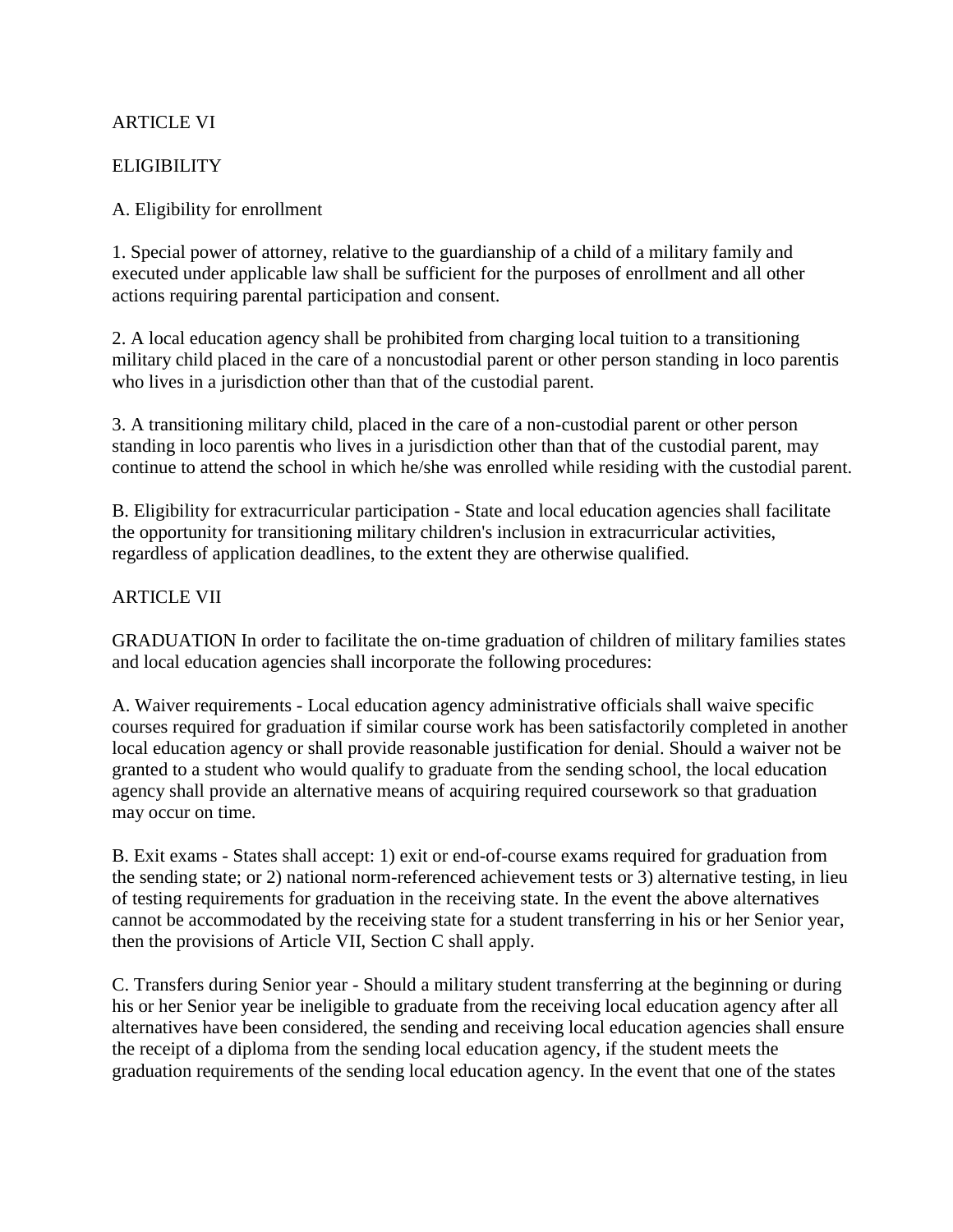in question is not a member of this compact, the member state shall use best efforts to facilitate the on-time graduation of the student in accordance with Sections A and B of this Article.

# ARTICLE VIII

# STATE COORDINATION

A. Each member state shall, through the creation of a State Council or use of an existing body or board, provide for the coordination among its agencies of government, local education agencies and military installations concerning the state's participation in, and compliance with, this compact and Interstate Commission activities. While each member state may determine the membership of its own State Council, its membership must include at least: the state superintendent of education, superintendent of a school district with a high concentration of military children, representative from a military installation, one representative each from the legislative and executive branches of government, and other offices and stakeholder groups the State Council deems appropriate. A member state that does not have a school district deemed to contain a high concentration of military children may appoint a superintendent from another school district to represent local education agencies on the State Council.

B. The State Council of each member state shall appoint or designate a military family education liaison to assist military families and the state in facilitating the implementation of this compact.

C. The compact commissioner responsible for the administration and management of the state's participation in the compact shall be appointed by the Governor or as otherwise determined by each member state.

D. The compact commissioner and the military family education liaison designated herein shall be ex-officio members of the State Council, unless either is already a full voting member of the State Council.

#### **ARTICLE IX**

#### INTERSTATE COMMISSION ON EDUCATIONAL

OPPORTUNITY FOR MILITARY CHILDREN The member states hereby create the "Interstate Commission on Educational Opportunity for Military Children". The activities of the Interstate Commission are the formation of public policy and are a discretionary state function. The Interstate Commission shall:

A. Be a body corporate and joint agency of the member states and shall have all the responsibilities, powers and duties set forth herein, and such additional powers as may be conferred upon it by a subsequent concurrent action of the respective legislatures of the member states in accordance with the terms of this compact.

B. Consist of one Interstate Commission voting representative from each member state who shall be that state's compact commissioner.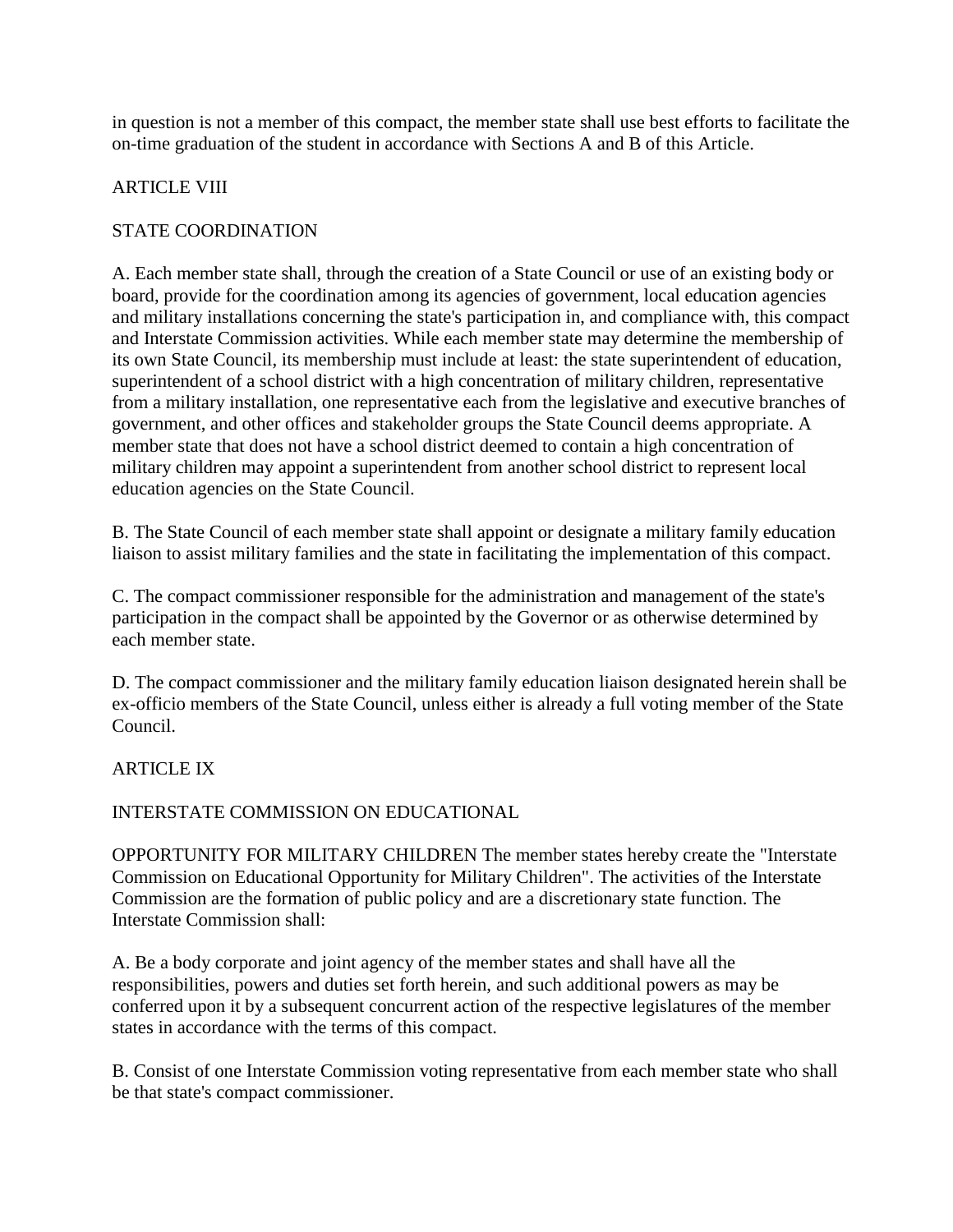1. Each member state represented at a meeting of the Interstate Commission is entitled to one vote.

2. A majority of the total member states shall constitute a quorum for the transaction of business, unless a larger quorum is required by the bylaws of the Interstate Commission.

3. A representative shall not delegate a vote to another member state. In the event the compact commissioner is unable to attend a meeting of the Interstate Commission, the Governor or State Council may delegate voting authority to another person from their state for a specified meeting.

4. The bylaws may provide for meetings of the Interstate Commission to be conducted by telecommunication or electronic communication.

C. Consist of ex-officio, nonvoting representatives who are members of interested organizations. Such ex-officio members, as defined in the bylaws, may include but not be limited to, members of the representative organizations of military family advocates, local education agency officials, parent and teacher groups, the U.S. Department of Defense, the Education Commission of the States, the Interstate Agreement on the Qualification of Educational Personnel and other interstate compacts affecting the education of children of military members.

D. Meet at least once each calendar year. The chairperson may call additional meetings and, upon the request of a simple majority of the member states, shall call additional meetings.

E. Establish an executive committee, whose members shall include the officers of the Interstate Commission and such other members of the Interstate Commission as determined by the bylaws. Members of the executive committee shall serve a one year term. Members of the executive committee shall be entitled to one vote each. The executive committee shall have the power to act on behalf of the Interstate Commission, with the exception of rulemaking, during periods when the Interstate Commission is not in session. The executive committee shall oversee the day-to-day activities of the administration of the compact including enforcement and compliance with the provisions of the compact, its bylaws and rules, and other such duties as deemed necessary. The U.S. Dept. of Defense, shall serve as an ex-officio, nonvoting member of the executive committee.

F. Establish bylaws and rules that provide for conditions and procedures under which the Interstate Commission shall make its information and official records available to the public for inspection or copying. The Interstate Commission may exempt from disclosure information or official records to the extent they would adversely affect personal privacy rights or proprietary interests.

G. Public notice shall be given by the Interstate Commission of all meetings and all meetings shall be open to the public, except as set forth in the rules or as otherwise provided in the compact. The Interstate Commission and its committees may close a meeting, or portion thereof, where it determines by two-thirds vote that an open meeting would be likely to:

1. Relate solely to the Interstate Commission's internal personnel practices and procedures;

2. Disclose matters specifically exempted from disclosure by federal and state statute;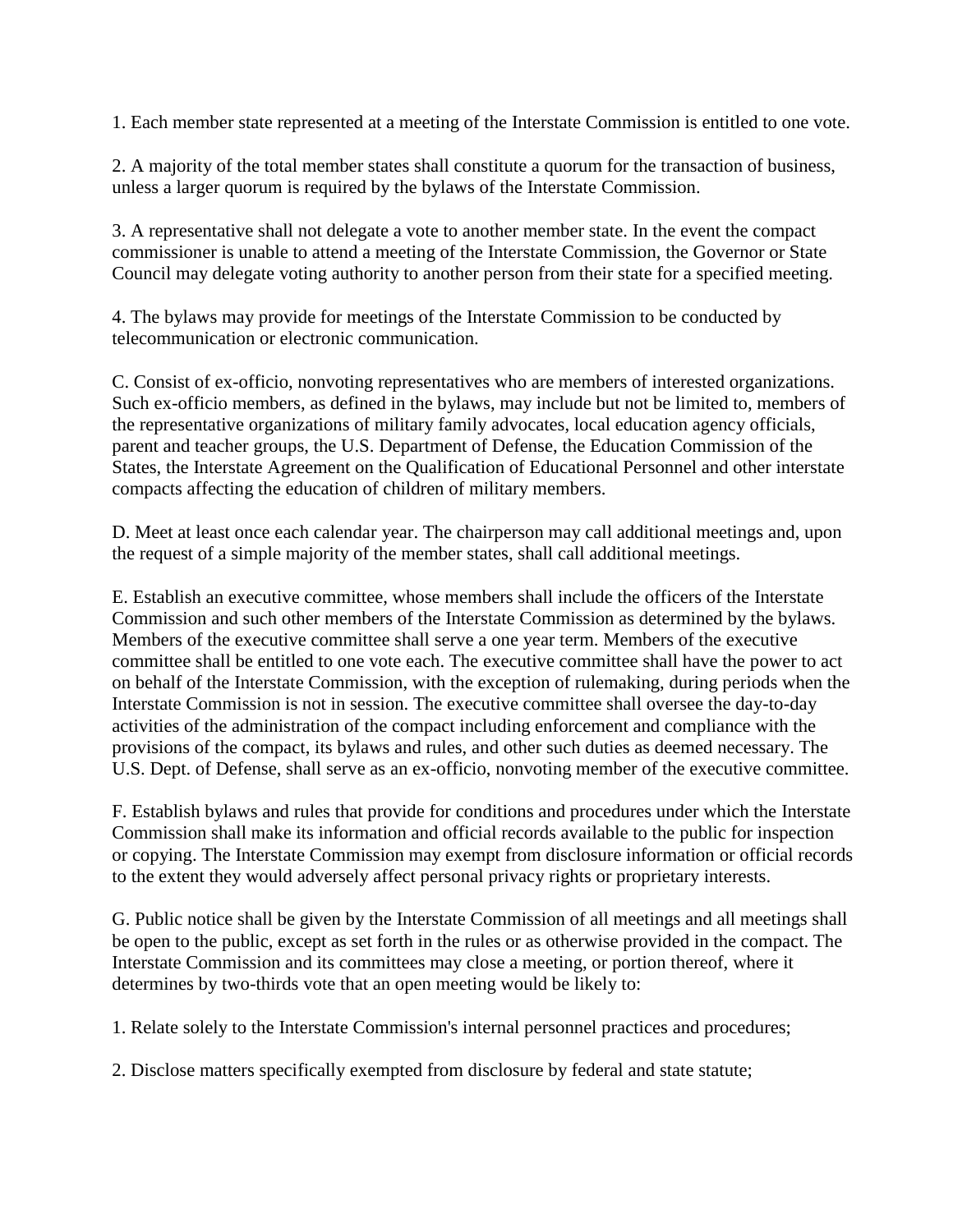3. Disclose trade secrets or commercial or financial information which is privileged or confidential;

4. Involve accusing a person of a crime, or formally censuring a person;

5. Disclose information of a personal nature where disclosure would constitute a clearly unwarranted invasion of personal privacy;

6. Disclose investigative records compiled for law enforcement purposes; or

7. Specifically relate to the Interstate Commission's participation in a civil action or other legal proceeding.

H. For a meeting, or portion of a meeting, closed pursuant to this provision, the Interstate Commission's legal counsel or designee shall certify that the meeting may be closed and shall reference each relevant exemptible provision. The Interstate Commission shall keep minutes which shall fully and clearly describe all matters discussed in a meeting and shall provide a full and accurate summary of actions taken, and the reasons therefore, including a description of the views expressed and the record of a roll call vote. All documents considered in connection with an action shall be identified in such minutes. All minutes and documents of a closed meeting shall remain under seal, subject to release by a majority vote of the Interstate Commission.

I. The Interstate Commission shall collect standardized data concerning the educational transition of the children of military families under this compact as directed through its rules which shall specify the data to be collected, the means of collection and data exchange and reporting requirements. Such methods of data collection, exchange and reporting shall, in so far as is reasonably possible, conform to current technology and coordinate its information functions with the appropriate custodian of records as identified in the bylaws and rules.

J. The Interstate Commission shall create a process that permits military officials, education officials and parents to inform the Interstate Commission if and when there are alleged violations of the compact or its rules or when issues subject to the jurisdiction of the compact or its rules are not addressed by the state or local education agency. This section shall not be construed to create a private right of action against the Interstate Commission or any member state.

# ARTICLE X

POWERS AND DUTIES OF THE INTERSTATE COMMISSION The Interstate Commission shall have the following powers:

A. To provide for dispute resolution among member states.

B. To promulgate rules and take all necessary actions to effect the goals, purposes and obligations as enumerated in this compact. The rules shall have the force and effect of statutory law and shall be binding in the compact states to the extent and in the manner provided in this compact.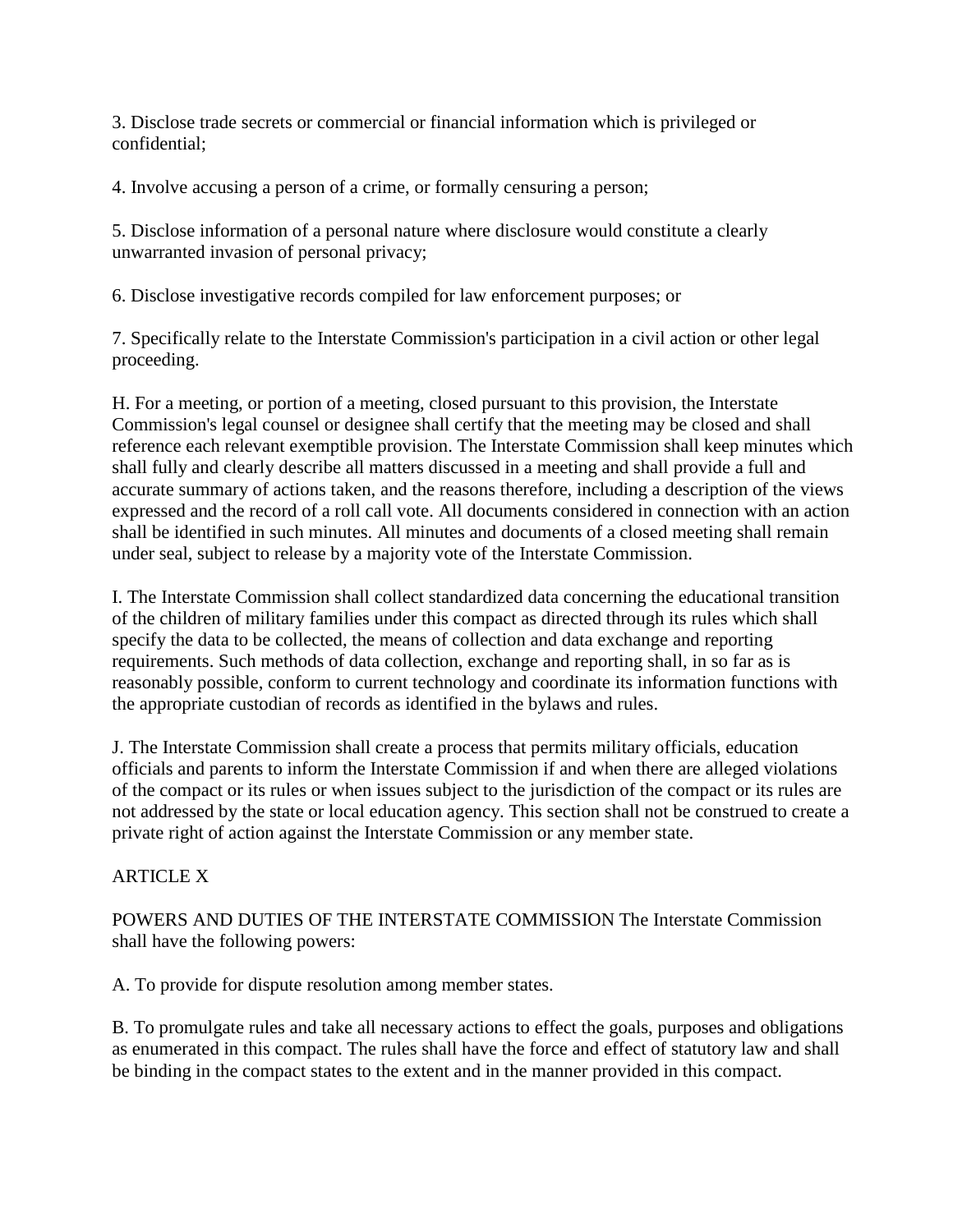C. To issue, upon request of a member state, advisory opinions concerning the meaning or interpretation of the interstate compact, its bylaws, rules and actions.

D. To enforce compliance with the compact provisions, the rules promulgated by the Interstate Commission, and the bylaws, using all necessary and proper means, including but not limited to the use of judicial process.

E. To establish and maintain offices which shall be located within one or more of the member states.

F. To purchase and maintain insurance and bonds.

G. To borrow, accept, hire or contract for services of personnel.

H. To establish and appoint committees including, but not limited to, an executive committee as required by Article IX, Section E, which shall have the power to act on behalf of the Interstate Commission in carrying out its powers and duties hereunder.

I. To elect or appoint such officers, attorneys, employees, agents, or consultants, and to fix their compensation, define their duties and determine their qualifications; and to establish the Interstate Commission's personnel policies and programs relating to conflicts of interest, rates of compensation, and qualifications of personnel.

J. To accept any and all donations and grants of money, equipment, supplies, materials, and services, and to receive, utilize, and dispose of it.

K. To lease, purchase, accept contributions or donations of, or otherwise to own, hold, improve or use any property, real, personal, or mixed.

L. To sell, convey, mortgage, pledge, lease, exchange, abandon, or otherwise dispose of any property, real, personal or mixed.

M. To establish a budget and make expenditures.

N. To adopt a seal and bylaws governing the management and operation of the Interstate Commission.

O. To report annually to the legislatures, governors, judiciary, and state councils of the member states concerning the activities of the Interstate Commission during the preceding year. Such reports shall also include any recommendations that may have been adopted by the Interstate Commission.

P. To coordinate education, training and public awareness regarding the compact, its implementation and operation for officials and parents involved in such activity.

Q. To establish uniform standards for the reporting, collecting and exchanging of data.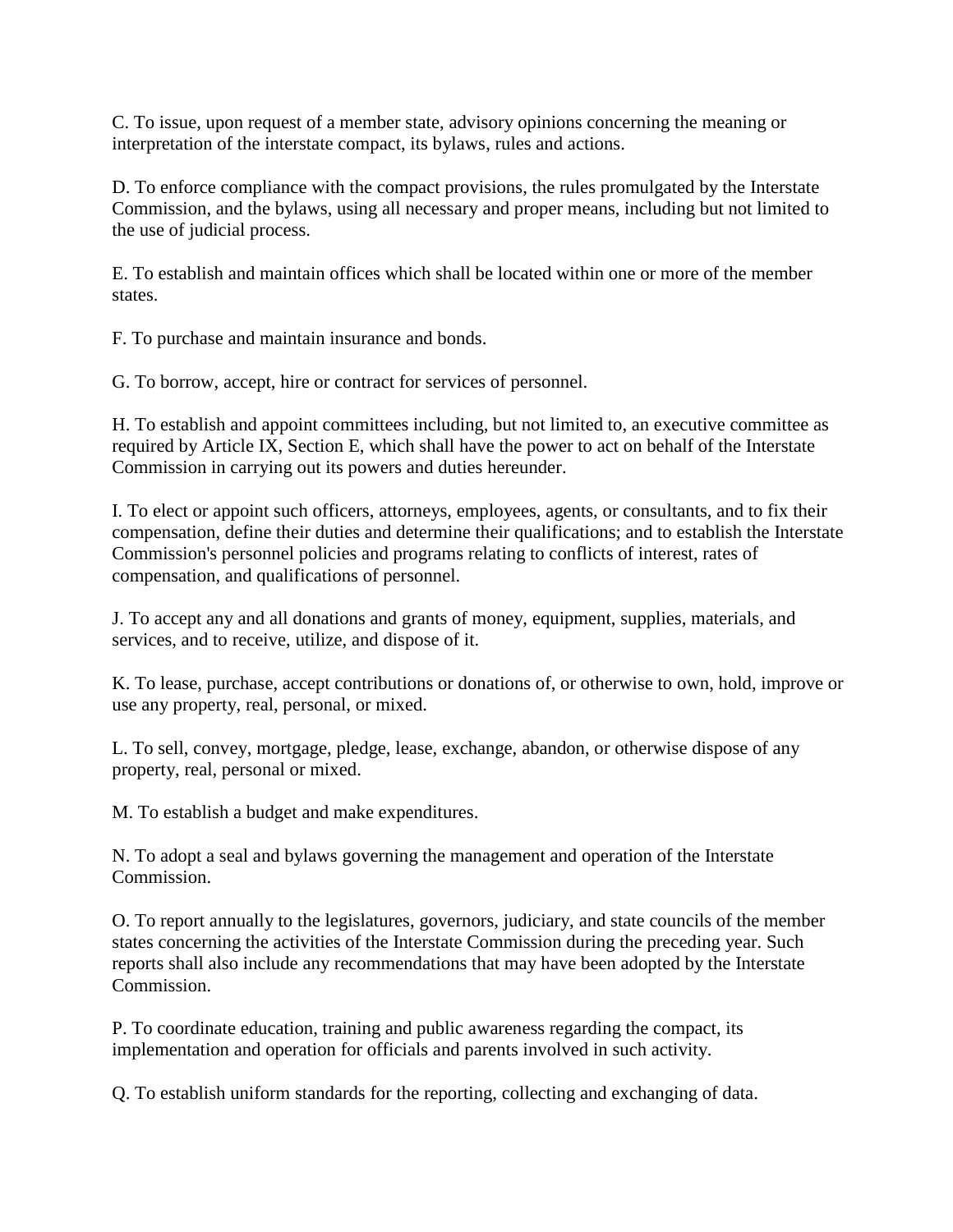R. To maintain corporate books and records in accordance with the bylaws.

S. To perform such functions as may be necessary or appropriate to achieve the purposes of this compact.

T. To provide for the uniform collection and sharing of information between and among member states, schools and military families under this compact.

# **ARTICLE XI**

# ORGANIZATION AND OPERATION OF THE INTERSTATE COMMISSION

A. The Interstate Commission shall, by a majority of the members present and voting, within 12 months after the first Interstate Commission meeting, adopt bylaws to govern its conduct as may be necessary or appropriate to carry out the purposes of the compact, including, but not limited to:

1. Establishing the fiscal year of the Interstate Commission;

2. Establishing an executive committee, and such other committees as may be necessary;

3. Providing for the establishment of committees and for governing any general or specific delegation of authority or function of the Interstate Commission;

4. Providing reasonable procedures for calling and conducting meetings of the Interstate Commission, and ensuring reasonable notice of each such meeting;

5. Establishing the titles and responsibilities of the officers and staff of the Interstate Commission;

6. Providing a mechanism for concluding the operations of the Interstate Commission and the return of surplus funds that may exist upon the termination of the compact after the payment and reserving of all of its debts and obligations.

7. Providing "start up" rules for initial administration of the compact.

B. The Interstate Commission shall, by a majority of the members, elect annually from among its members a chairperson, a vice-chairperson, and a treasurer, each of whom shall have such authority and duties as may be specified in the bylaws. The chairperson or, in the chairperson's absence or disability, the vice-chairperson, shall preside at all meetings of the Interstate Commission. The officers so elected shall serve without compensation or remuneration from the Interstate Commission; provided that, subject to the availability of budgeted funds, the officers shall be reimbursed for ordinary and necessary costs and expenses incurred by them in the performance of their responsibilities as officers of the Interstate Commission.

C. Executive Committee, Officers and Personnel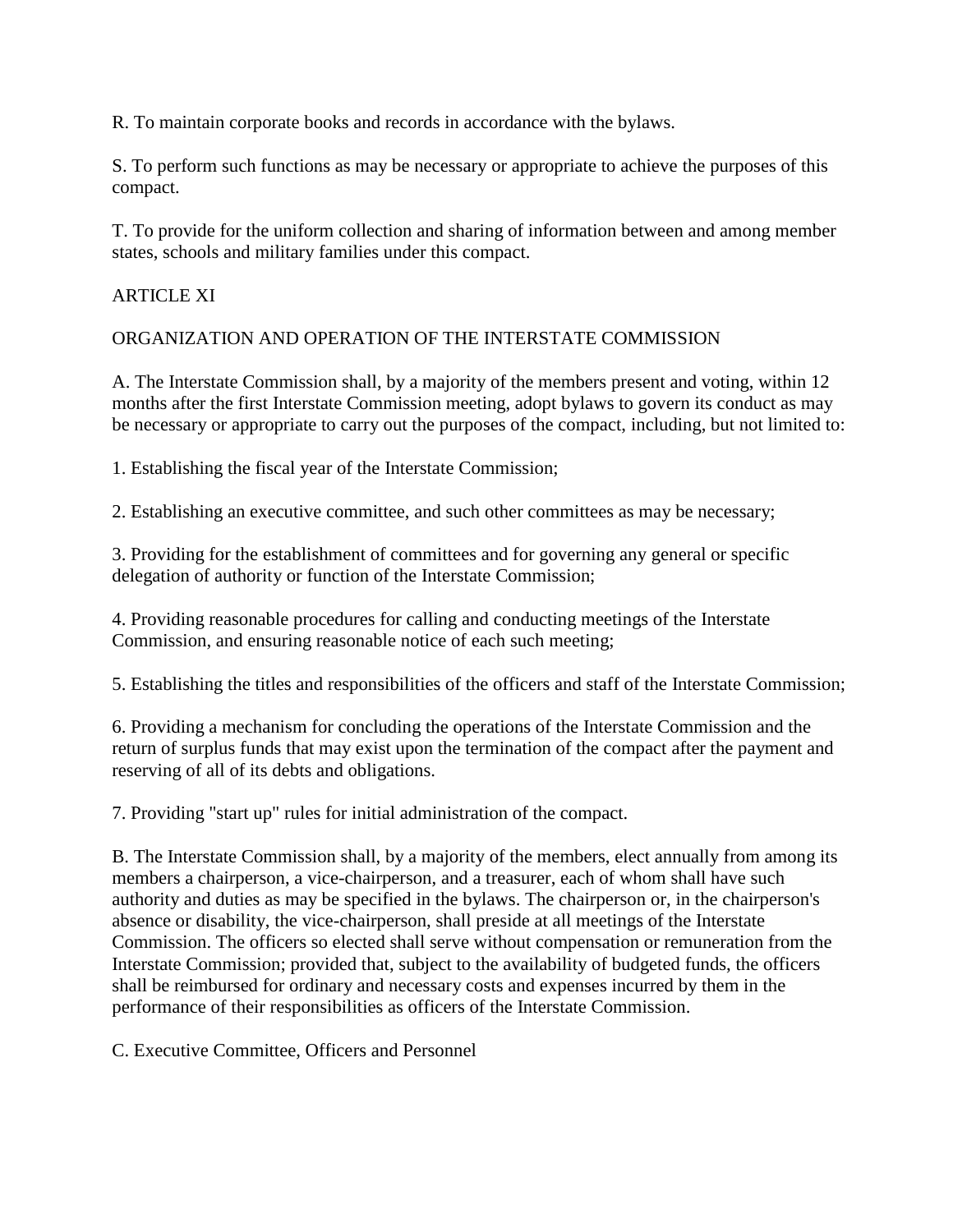1. The executive committee shall have such authority and duties as may be set forth in the bylaws, including but not limited to:

a. Managing the affairs of the Interstate Commission in a manner consistent with the bylaws and purposes of the Interstate Commission;

b. Overseeing an organizational structure within, and appropriate procedures for the Interstate Commission to provide for the creation of rules, operating procedures, and administrative and technical support functions; and

c. Planning, implementing, and coordinating communications and activities with other state, federal and local government organizations in order to advance the goals of the Interstate Commission.

2. The executive committee may, subject to the approval of the Interstate Commission, appoint or retain an executive director for such period, upon such terms and conditions and for such compensation, as the Interstate Commission may deem appropriate. The executive director shall serve as secretary to the Interstate Commission, but shall not be a Member of the Interstate Commission. The executive director shall hire and supervise such other persons as may be authorized by the Interstate Commission.

D. The Interstate Commission's executive director and its employees shall be immune from suit and liability, either personally or in their official capacity, for a claim for damage to or loss of property or personal injury or other civil liability caused or arising out of or relating to an actual or alleged act, error, or omission that occurred, or that such person had a reasonable basis for believing occurred, within the scope of Interstate Commission employment, duties, or responsibilities; provided, that such person shall not be protected from suit or liability for damage, loss, injury, or liability caused by the intentional or willful and wanton misconduct of such person.

1. The liability of the Interstate Commission's executive director and employees or Interstate Commission representatives, acting within the scope of such person's employment or duties for acts, errors, or omissions occurring within such person's state may not exceed the limits of liability set forth under the Constitution and laws of that state for state officials, employees, and agents. The Interstate Commission is considered to be an instrumentality of the states for the purposes of any such action. Nothing in this subsection shall be construed to protect such person from suit or liability for damage, loss, injury, or liability caused by the intentional or willful and wanton misconduct of such person.

2. The Interstate Commission shall defend the executive director and its employees and, subject to the approval of the Attorney General or other appropriate legal counsel of the member state represented by an Interstate Commission representative, shall defend such Interstate Commission representative in any civil action seeking to impose liability arising out of an actual or alleged act, error or omission that occurred within the scope of Interstate Commission employment, duties or responsibilities, or that the defendant had a reasonable basis for believing occurred within the scope of Interstate Commission employment, duties, or responsibilities, provided that the actual or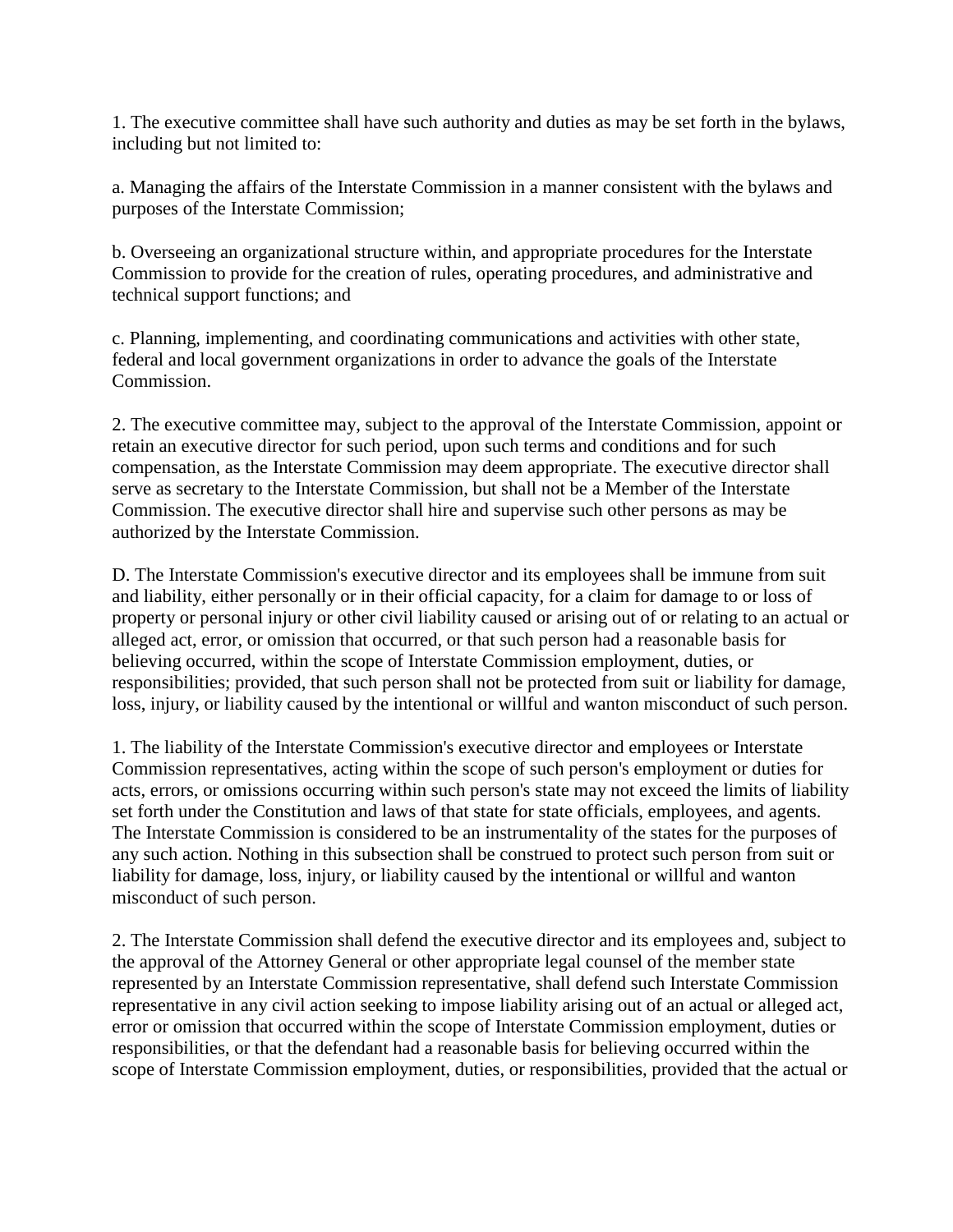alleged act, error, or omission did not result from intentional or willful and wanton misconduct on the part of such person.

3. To the extent not covered by the state involved, member state, or the Interstate Commission, the representatives or employees of the Interstate Commission shall be held harmless in the amount of a settlement or judgment, including attorney's fees and costs, obtained against such persons arising out of an actual or alleged act, error, or omission that occurred within the scope of Interstate Commission employment, duties, or responsibilities, or that such persons had a reasonable basis for believing occurred within the scope of Interstate Commission employment, duties, or responsibilities, provided that the actual or alleged act, error, or omission did not result from intentional or willful and wanton misconduct on the part of such persons.

# ARTICLE XII

# RULEMAKING FUNCTIONS OF THE INTERSTATE COMMISSION

A. Rulemaking Authority - The Interstate Commission shall promulgate reasonable rules in order to effectively and efficiently achieve the purposes of this Compact. Notwithstanding the foregoing, in the event the Interstate Commission exercises its rulemaking authority in a manner that is beyond the scope of the purposes of this Act, or the powers granted hereunder, then such an action by the Interstate Commission shall be invalid and have no force or effect.

B. Rulemaking Procedure - Rules shall be made pursuant to a rulemaking process that substantially conforms to the "Model State Administrative Procedure Act", of 1981 Act, Uniform Laws Annotated, Vol. 15, p.1 (2000) as amended, as may be appropriate to the operations of the Interstate Commission.

C. Not later than thirty (30) days after a rule is promulgated, any person may file a petition for judicial review of the rule; provided, that the filing of such a petition shall not stay or otherwise prevent the rule from becoming effective unless the court finds that the petitioner has a substantial likelihood of success. The court shall give deference to the actions of the Interstate Commission consistent with applicable law and shall not find the rule to be unlawful if the rule represents a reasonable exercise of the Interstate Commission's authority.

D. If a majority of the legislatures of the compacting states rejects a Rule by enactment of a statute or resolution in the same manner used to adopt the compact, then such rule shall have no further force and effect in any compacting state.

# ARTICLE XIII

# OVERSIGHT, ENFORCEMENT, AND DISPUTE RESOLUTION

# A. Oversight

1. The executive, legislative and judicial branches of state government in each member state shall enforce this compact and shall take all actions necessary and appropriate to effectuate the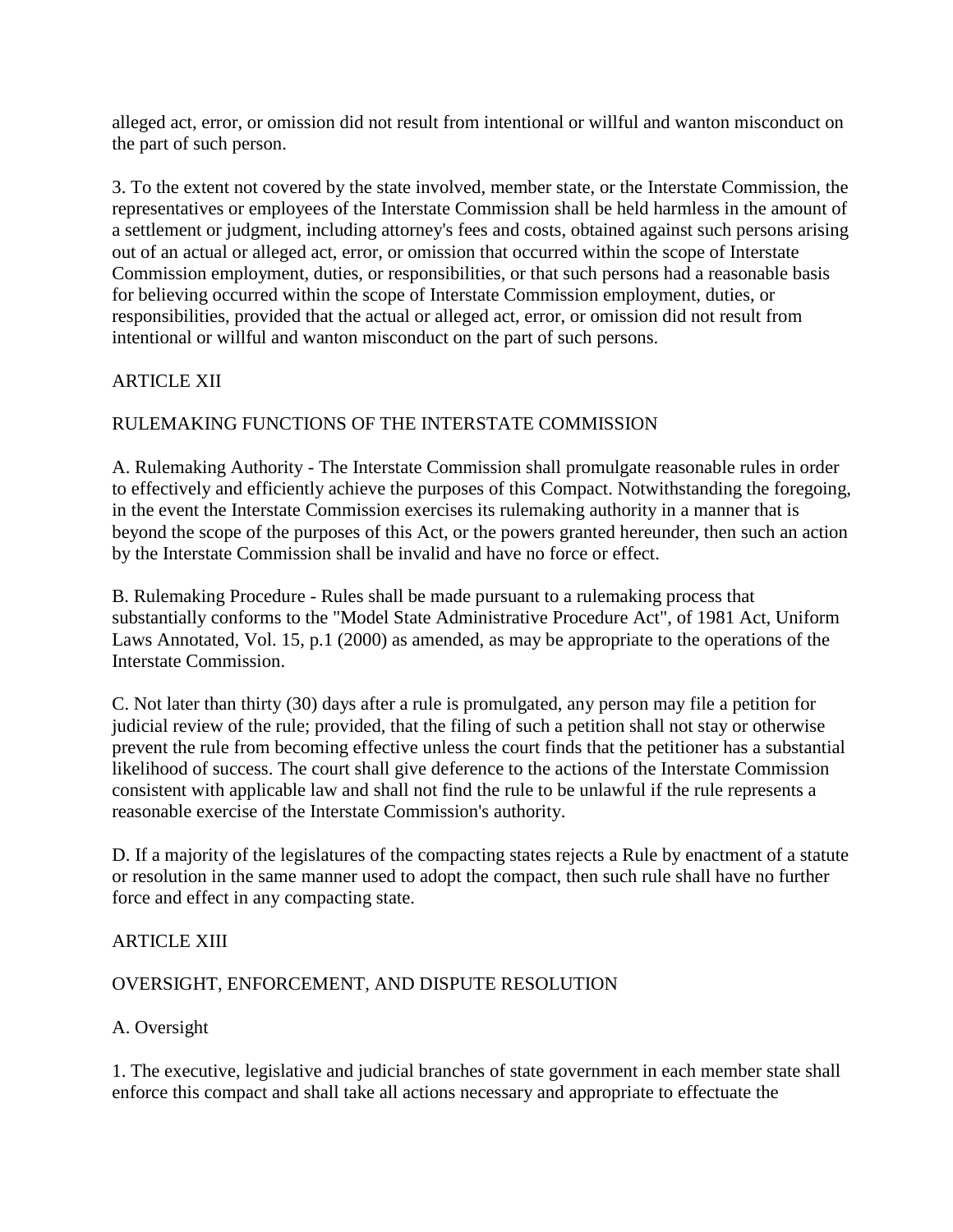compact's purposes and intent. The provisions of this compact and the rules promulgated hereunder shall have standing as statutory law.

2. All courts shall take judicial notice of the compact and the rules in any judicial or administrative proceeding in a member state pertaining to the subject matter of this compact which may affect the powers, responsibilities or actions of the Interstate Commission.

3. The Interstate Commission shall be entitled to receive all service of process in any such proceeding, and shall have standing to intervene in the proceeding for all purposes. Failure to provide service of process to the Interstate Commission shall render a judgment or order void as to the Interstate Commission, this compact or promulgated rules.

B. Default, Technical Assistance, Suspension and Termination - If the Interstate Commission determines that a member state has defaulted in the performance of its obligations or responsibilities under this compact, or the bylaws or promulgated rules, the Interstate Commission shall:

1. Provide written notice to the defaulting state and other member states, of the nature of the default, the means of curing the default and any action taken by the Interstate Commission. The Interstate Commission shall specify the conditions by which the defaulting state must cure its default.

2. Provide remedial training and specific technical assistance regarding the default.

3. If the defaulting state fails to cure the default, the defaulting state shall be terminated from the compact upon an affirmative vote of a majority of the member states and all rights, privileges and benefits conferred by this compact shall be terminated from the effective date of termination. A cure of the default does not relieve the offending state of obligations or liabilities incurred during the period of the default.

4. Suspension or termination of membership in the compact shall be imposed only after all other means of securing compliance have been exhausted. Notice of intent to suspend or terminate shall be given by the Interstate Commission to the Governor, the majority and minority leaders of the defaulting state's legislature, and each of the member states.

5. The state which has been suspended or terminated is responsible for all assessments, obligations and liabilities incurred through the effective date of suspension or termination including obligations, the performance of which extends beyond the effective date of suspension or termination.

6. The Interstate Commission shall not bear any costs relating to any state that has been found to be in default or which has been suspended or terminated from the compact, unless otherwise mutually agreed upon in writing between the Interstate Commission and the defaulting state.

7. The defaulting state may appeal the action of the Interstate Commission by petitioning the U.S. District Court for the District of Columbia or the federal district where the Interstate Commission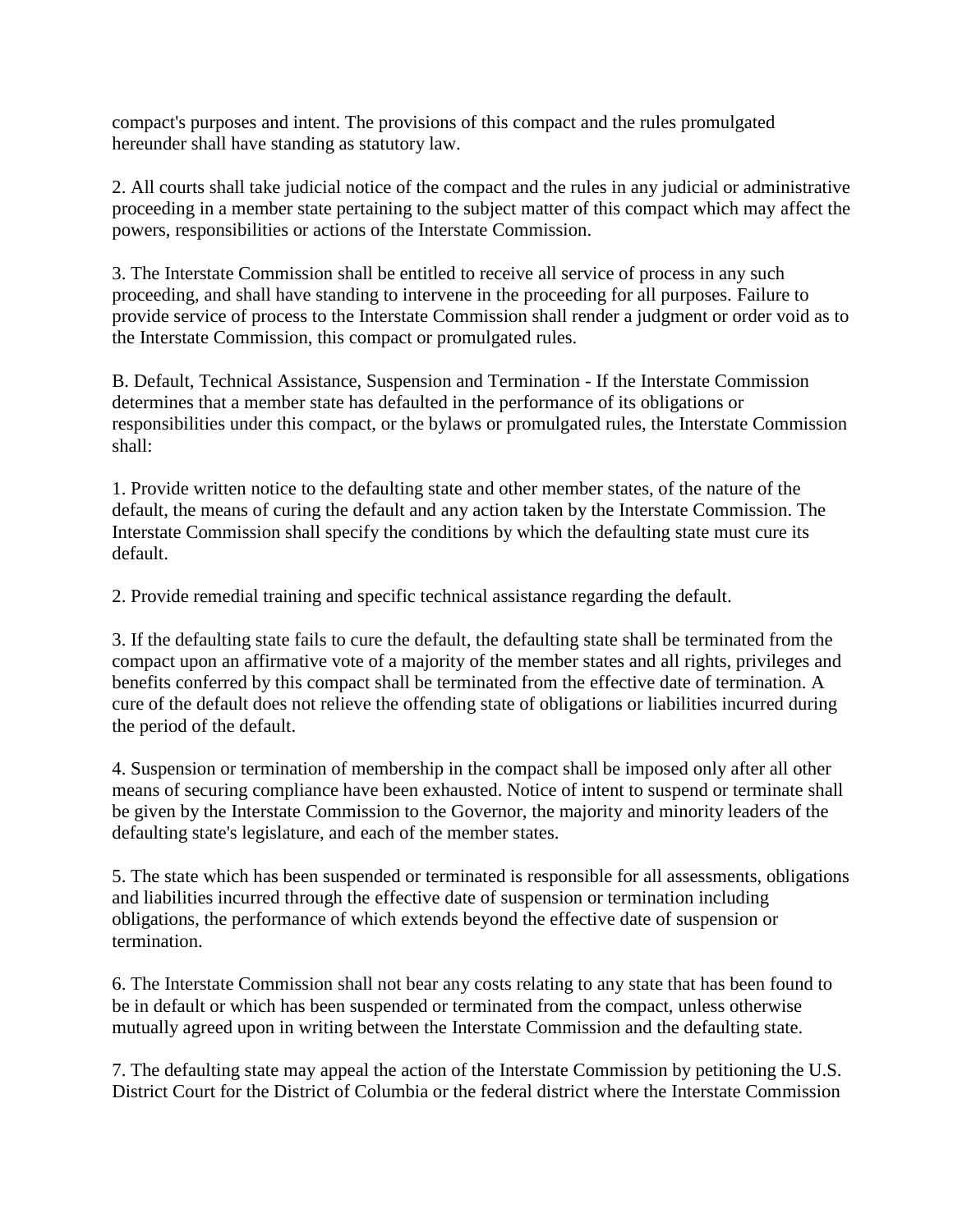has its principal offices. The prevailing party shall be awarded all costs of such litigation including reasonable attorney's fees.

# C. Dispute Resolution

1. The Interstate Commission shall attempt, upon the request of a member state, to resolve disputes which are subject to the compact and which may arise among member states and between member and non-member states.

2. The Interstate Commission shall promulgate a rule providing for both mediation and binding dispute resolution for disputes as appropriate.

#### D. Enforcement

1. The Interstate Commission, in the reasonable exercise of its discretion, shall enforce the provisions and rules of this compact.

2. The Interstate Commission, may by majority vote of the members, initiate legal action in the United State District Court for the District of Columbia or, at the discretion of the Interstate Commission, in the federal district where the Interstate Commission has its principal offices, to enforce compliance with the provisions of the compact, its promulgated rules and bylaws, against a member state in default. The relief sought may include both injunctive relief and damages. In the event judicial enforcement is necessary the prevailing party shall be awarded all costs of such litigation including reasonable attorney's fees.

3. The remedies herein shall not be the exclusive remedies of the Interstate Commission. The Interstate Commission may avail itself of any other remedies available under state law or the regulation of a profession.

# ARTICLE XIV

# FINANCING OF THE INTERSTATE COMMISSION

A. The Interstate Commission shall pay, or provide for the payment of the reasonable expenses of its establishment, organization and ongoing activities.

B. The Interstate Commission may levy on and collect an annual assessment from each member state to cover the cost of the operations and activities of the Interstate Commission and its staff which must be in a total amount sufficient to cover the Interstate Commission's annual budget as approved each year. The aggregate annual assessment amount shall be allocated based upon a formula to be determined by the Interstate Commission, which shall promulgate a rule binding upon all member states.

C. The Interstate Commission shall not incur obligations of any kind prior to securing the funds adequate to meet the same; nor shall the Interstate Commission pledge the credit of any of the member states, except by and with the authority of the member state.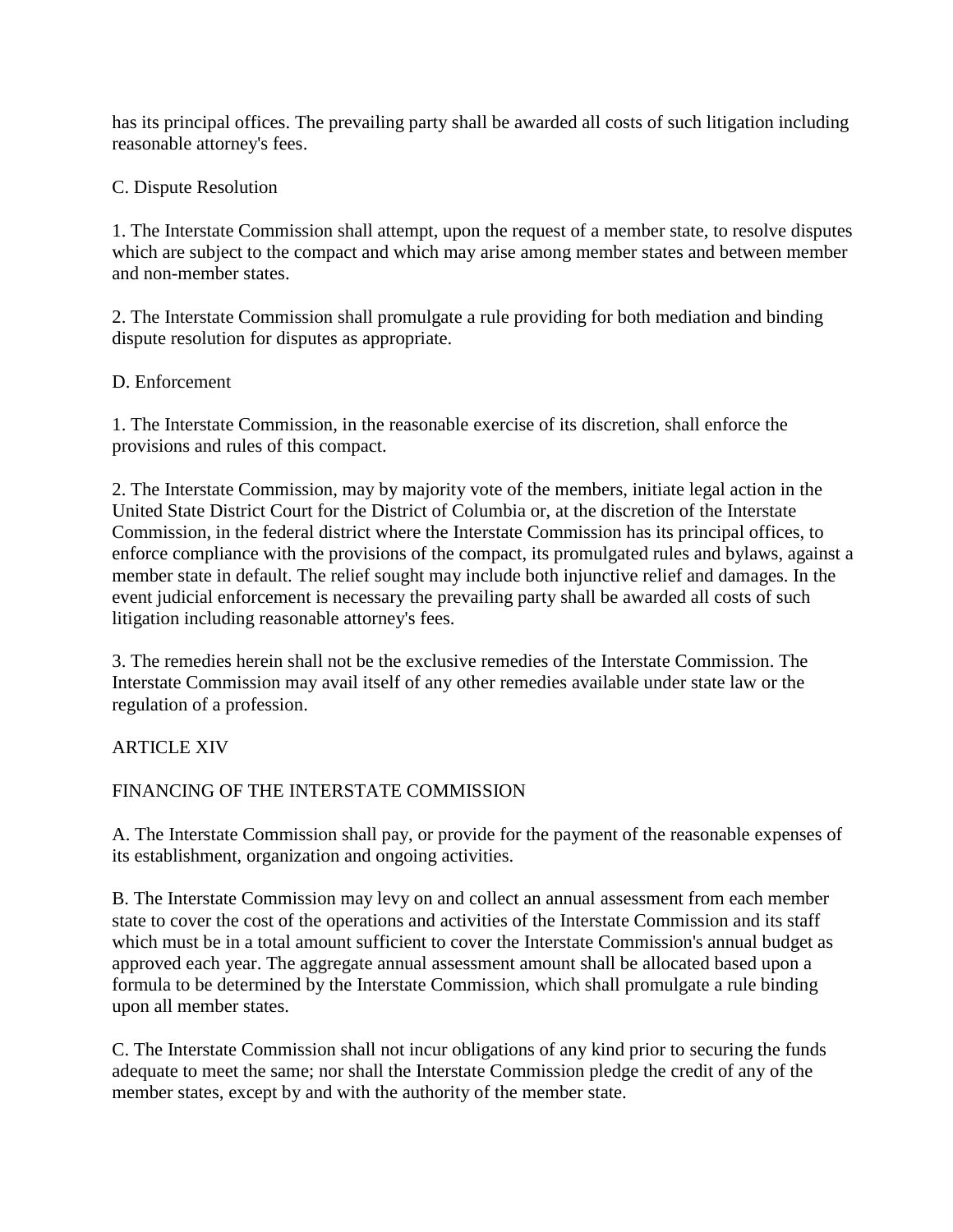D. The Interstate Commission shall keep accurate accounts of all receipts and disbursements. The receipts and disbursements of the Interstate Commission shall be subject to the audit and accounting procedures established under its bylaws. However, all receipts and disbursements of funds handled by the Interstate Commission shall by audited yearly by a certified or licensed public accountant and the report of the audit shall be included in and become part of the annual report of the Interstate Commission.

# ARTICLE XV

# MEMBER STATES, EFFECTIVE DATE AND AMENDMENT

A. Any state is eligible to become a member state.

B. The compact shall become effective and binding upon legislative enactment of the compact into law by no less than ten (10) of the states. The effective date shall be no earlier than December 1, 2007. Thereafter it shall become effective and binding as to any other member state upon enactment of the compact into law by that state. The governors of nonmember states or their designees shall be invited to participate in the activities of the Interstate Commission on a nonvoting basis prior to adoption of the compact by all states.

C. The Interstate Commission may propose amendments to the compact for enactment by the member states. No amendment shall become effective and binding upon the Interstate Commission and the member states unless and until it is enacted into law by unanimous consent of the member states.

# ARTICLE XVI

# WITHDRAWAL AND DISSOLUTION

# A. Withdrawal

1. Once effective, the compact shall continue in force and remain binding upon each and every member state; provided that a member state may withdraw from the compact specifically repealing the statute, which enacted the compact into law.

2. Withdrawal from this compact shall be by the enactment of a statute repealing the same, but shall not take effect until one (1) year after the effective date of such statute and until written notice of the withdrawal has been given by the withdrawing state to the Governor of each other member jurisdiction.

3. The withdrawing state shall immediately notify the chairperson of the Interstate Commission in writing upon the introduction of legislation repealing this compact in the withdrawing state. The Interstate Commission shall notify the other member states of the withdrawing state's intent to withdraw within sixty (60) days of its receipt thereof.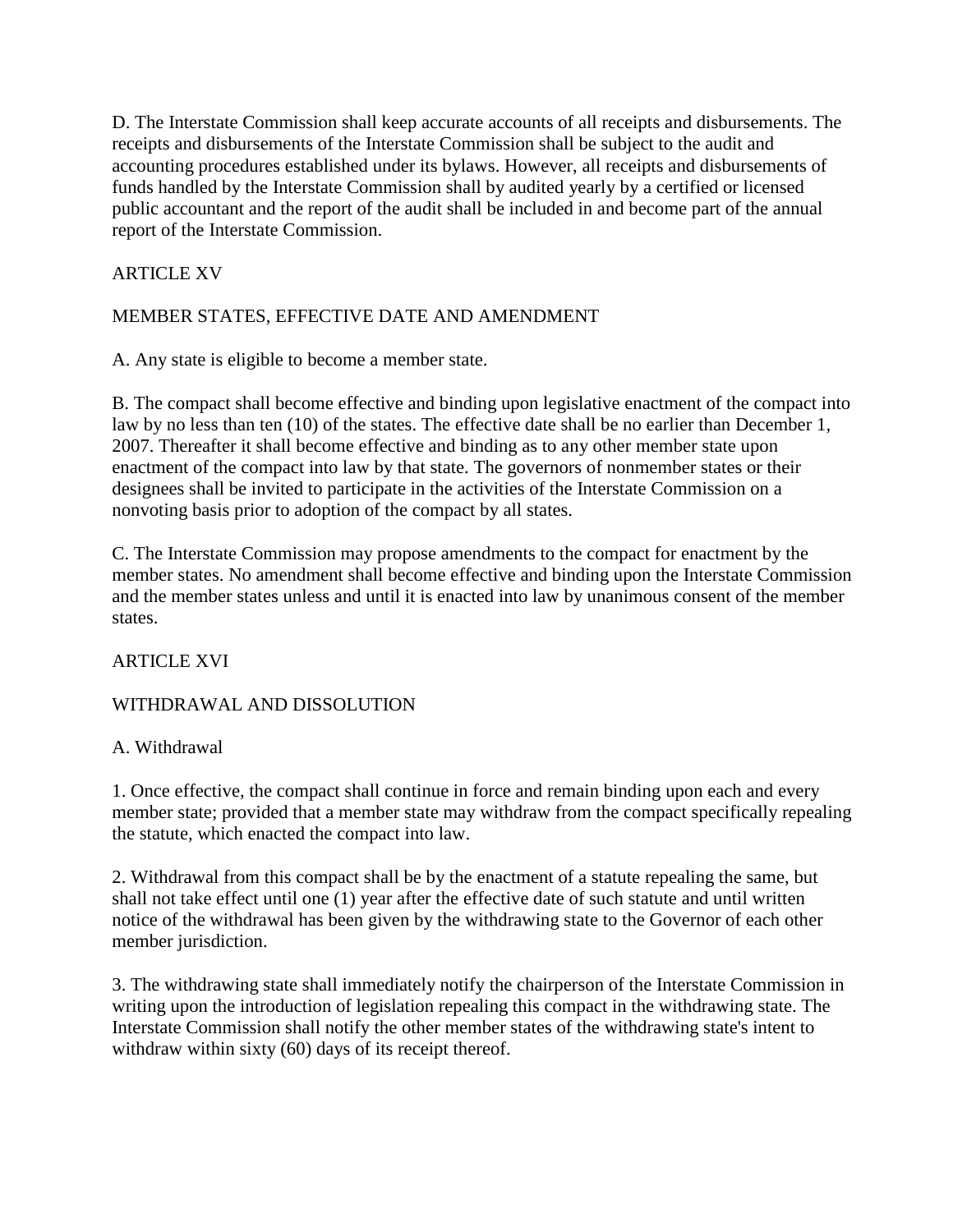4. The withdrawing state is responsible for all assessments, obligations and liabilities incurred through the effective date of withdrawal, including obligations, the performance of which extend beyond the effective date of withdrawal.

5. Reinstatement following withdrawal of a member state shall occur upon the withdrawing state reenacting the compact or upon such later date as determined by the Interstate Commission.

B. Dissolution of Compact

1. This compact shall dissolve effective upon the date of the withdrawal or default of the member state which reduces the membership in the compact to one (1) member state.

2. Upon the dissolution of this compact, the compact becomes null and void and shall be of no further force or effect, and the business and affairs of the Interstate Commission shall be concluded and surplus funds shall be distributed in accordance with the bylaws.

# ARTICLE XVII

# SEVERABILITY AND CONSTRUCTION

A. The provisions of this compact shall be severable, and if any phrase, clause, sentence or provision is deemed unenforceable, the remaining provisions of the compact shall be enforceable.

B. The provisions of this compact shall be liberally construed to effectuate its purposes.

C. Nothing in this compact shall be construed to prohibit the applicability of other interstate compacts to which the states are members.

# ARTICLE XVIII

# BINDING EFFECT OF COMPACT AND OTHER LAWS

A. Other Laws

1. Nothing herein prevents the enforcement of any other law of a member state that is not inconsistent with this compact.

2. All member states' laws conflicting with this compact are superseded to the extent of the conflict.

B. Binding Effect of the Compact

1. All lawful actions of the Interstate Commission, including all rules and bylaws promulgated by the Interstate Commission, are binding upon the member states.